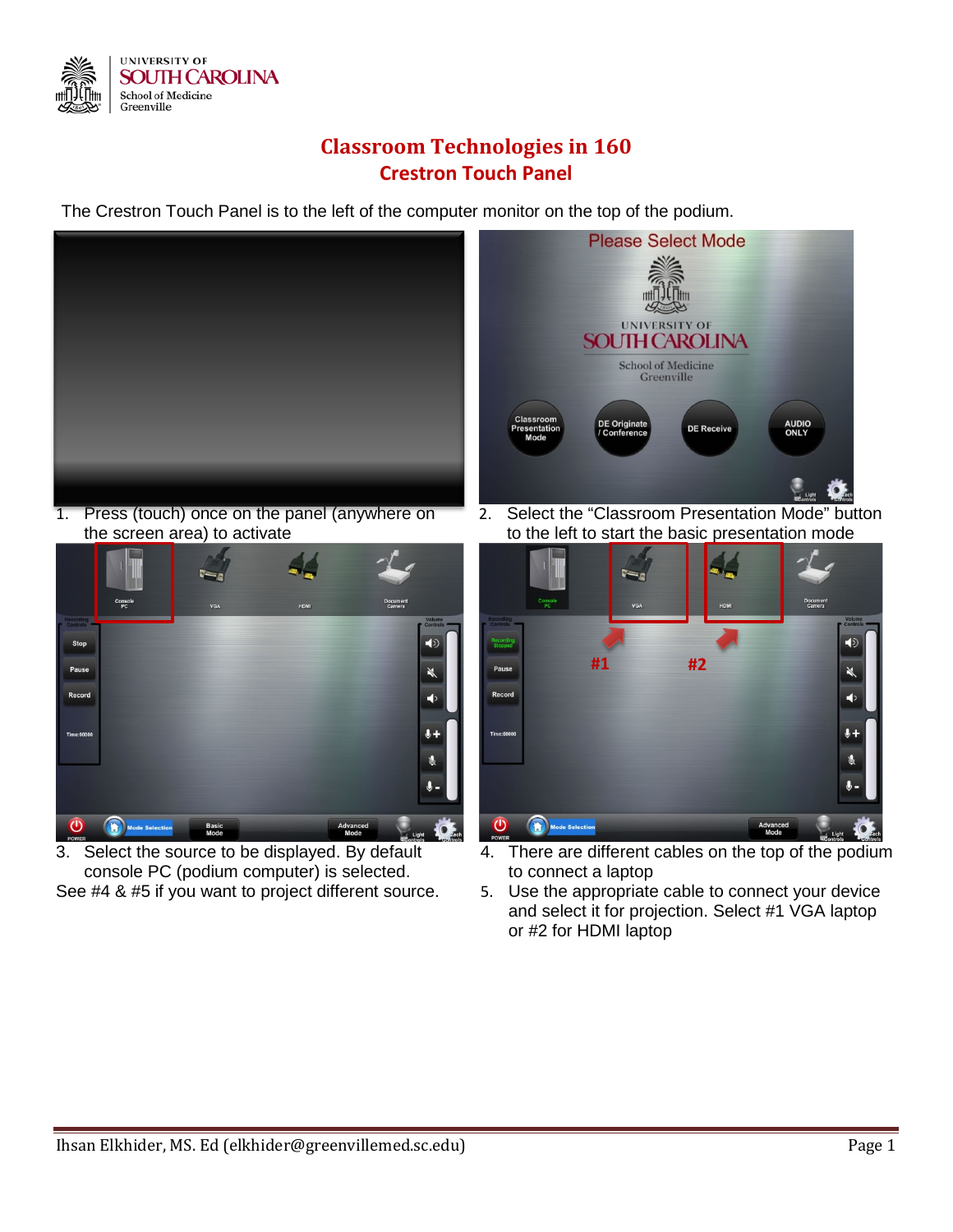



6. Select **"Light Control"** to adjust lighting 7. Select the desired level of lighting



**"Presentation"** works well with most PowerPoint background. For a more dim lighting select **"Presentation No WB"**



8. Select **"Advance Mode"** to display different content on different projectors



- 9. Select the source to be displayed on the left projector
- 10. Select the source to be displayed on the right projector
- By default console PC (podium computer) is selected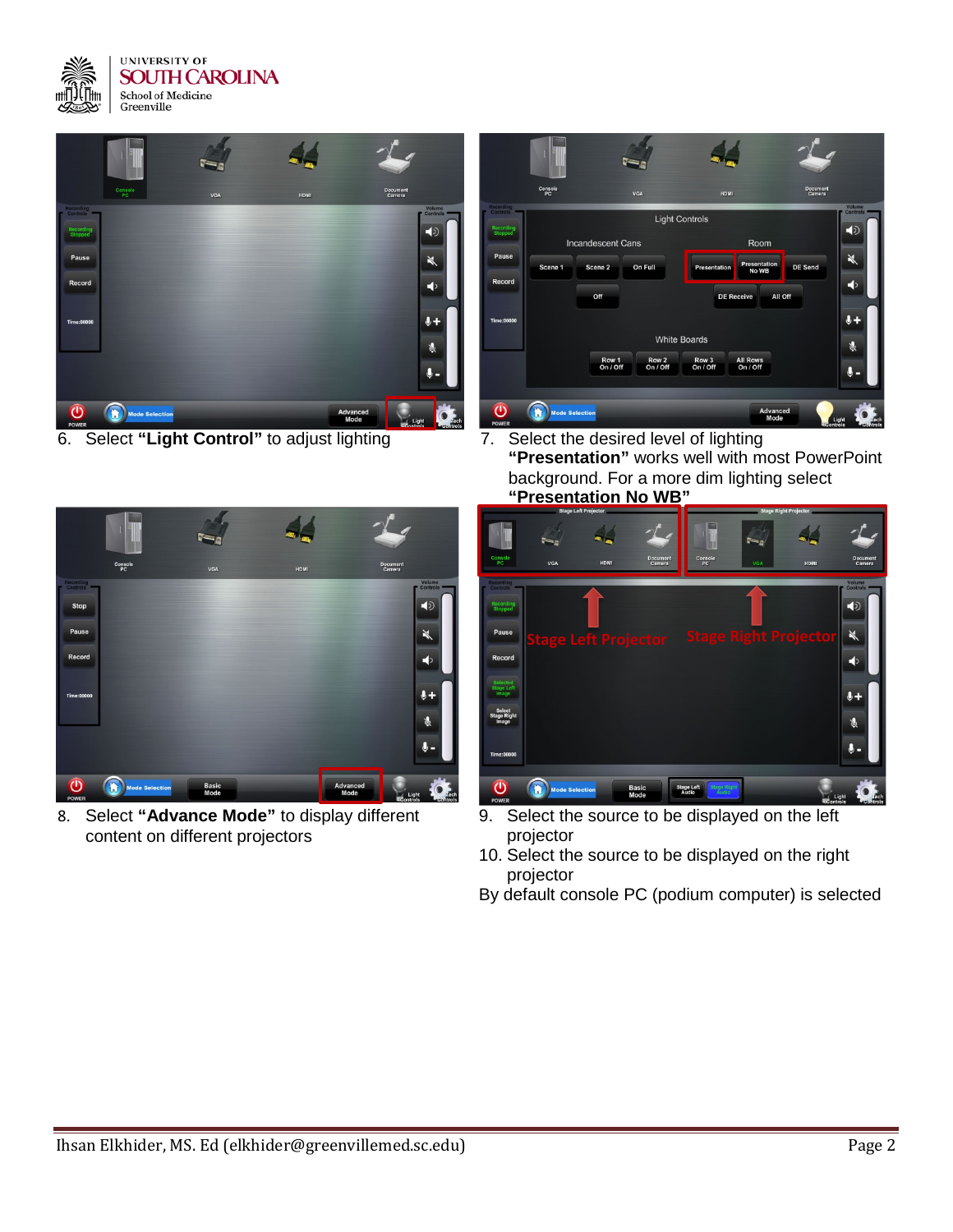



11. Select which projector audio to display You can only project one audio source at a time



## **Lecture Recording**

- **A. Basic Mode**
- 13. Select the **"Record"** button at the left recording controls panel



12. Use the panel to the right of the screen to adjust volume



14. Wait few seconds for the recording to start The image projected on the screen and your voice will be recorded. The camera in the room will not record the faculty member